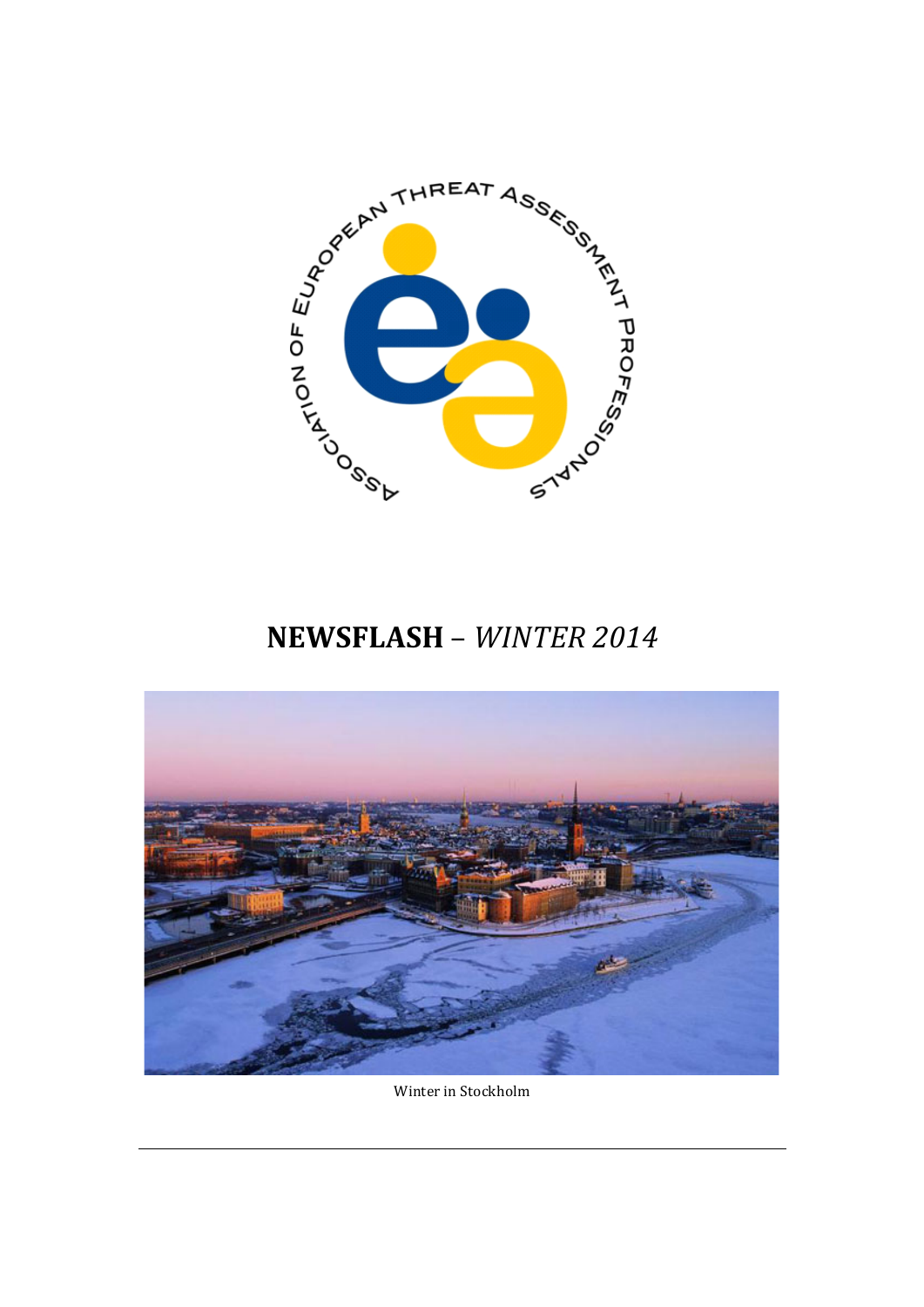

## **Message from the Board**

In less than three months AETAP's main event will take place in Stockholm, Sweden. We are delighted to see that high quality speakers, from all over the globe will be presenting their most recent scientific findings and casework. This combination of academia and practice will always be an important aim for our conferences. We have noticed the increasing need for a stronger focus on threat management strategies, - ideas and - programs. The tendency is to focus on threat assessment issues, but it is clear that professionals are confronted with difficult questions and decisions once it gets to managing the risks. 90 minutes of every conference day will be dedicated to a 'Case Discussion', including a panel of experts giving their professional ideas and suggestions for case management.

On Monday the 7<sup>th</sup> of April AETAP will host the international board meeting. Representatives of all the international associations will be present, discussing international cooperation and finding ways on how to join forces. Our last meeting in Banff, Canada, showed that we all feel that further development and growth of global threat assessment and – management expertise will be successful when we approach this as international teamwork. Accreditation and certification of experts in the field is high on the agenda. On the third day of the conference a representative of every association will present their approach and model. It will become clear that there are many connecting points between the different models and approaches, and that the expert accreditation process is clearly an example of teamwork between the different associations.

The AETAP board welcomes you to the beautiful city of Stockholm. Besides a high quality program we are also looking forward to a very interesting social program, which we are confident you will all enjoy.

I am proud to present AETAP's first newsletter of 2014 to you. From now on, there will be two newsletters from our association every year. Old newsletters can be found on AETAP's website.

*Bram B. van der Meer, AETAP President* February 2014

# **New Developments**

# *Journal of Threat Assessment and Management*

Reflecting the strong professional development of threat assessment and  $-$ management is the birth of the new *Journal of Threat Assessment and Management*. The first issue of the journal will appear in Spring 2014!

AETAP members automatically receive free copies of every edition of the journal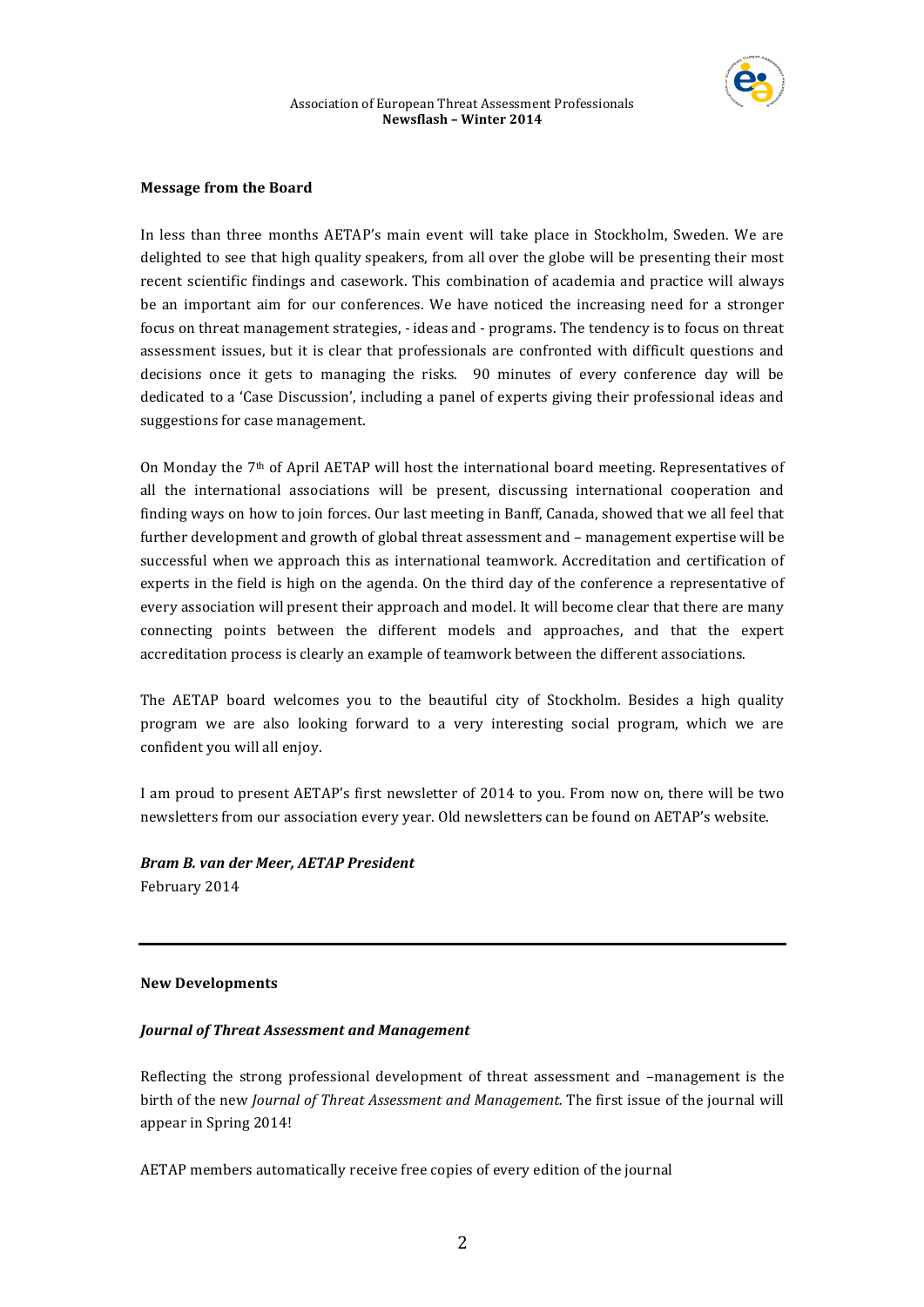

*JTAM* is an international periodical for professionals and scholars whose work focuses on operational aspects of the assessment and management of risk for interpersonal violence. It is a scholarly journal, publishing peer-reviewed papers representing the science and practice of risk for violence and fear-inducing behavior. *JTAM* is published by the American Psychological Association and is a forum for scholarly dialogue regarding the most important emerging issues in the field.

The journal is unique in three ways. First, it is devoted exclusively to the subject of violence risk. Second, it is applied in nature, dealing with the development, implementation, and evaluation of procedures for assessing and managing violence risk. Third, it both reflects and promotes the values of interdisciplinarity and internationalism, based on the view that preventing violence requires collaborations that cross professional and, in many cases, geopolitical boundaries.

Stephen D. Hart, PhD is the Editor, joined by international senior editorial advisory board members Jens Hoffman, PhD, J. Reid Meloy, PhD, and Lisa Warren, PhD.

In addition to empirical reports of original research, the journal encourages submissions in the form of conceptual, theoretical, procedural, or legal reviews; case studies illustrating critical issues; and scholarly or professional comments and debates.

To submit an article or for more information, please visit: www.apa.org/pubs/journals/tam.

## **Published Research**

**The International Handbook of Threat Assessment,** edited by J. Reid Meloy and Jens Hoffmann is now available. This is a book that every professional in the field of threat assessment and management should have, and will therefore also be for sale at our Stockholm conference. For those who do not want to wait this long, find information on where and how to buy on our website: http://www.aetap.eu/aetap.eu/images/sampledata/Meloy.MHT.3.pdf

*Nature*, together with 'Science' the most widely read science journal in the world, recently published an article on *campus threat assessment*. This clearly shows how threat assessment is of increasing interest to scholars and professionals. The main issue that is raised is whether formal procedures designed to keep campuses safer actually work? The link to the article is: http://www.nature.com/news/workplace-violence-caught-on-campus-1.14480. 

Italian researchers (Carabellese et all.) carried out an interesting review study: "**Stalking by** *females"*, focussing on specific traits of female stalkers. This study has recently been published in Medicine, Science and the Law (http://www.ncbi.nlm.nih.gov/pubmed/23761433). The authors outlined a variety of different tactics adopted by the female stalkers and a lesser propensity to pass on to physical violence. Nevertheless, female stalkers are more frequently affected by erotomania, and this condition generally increases the risk of violence.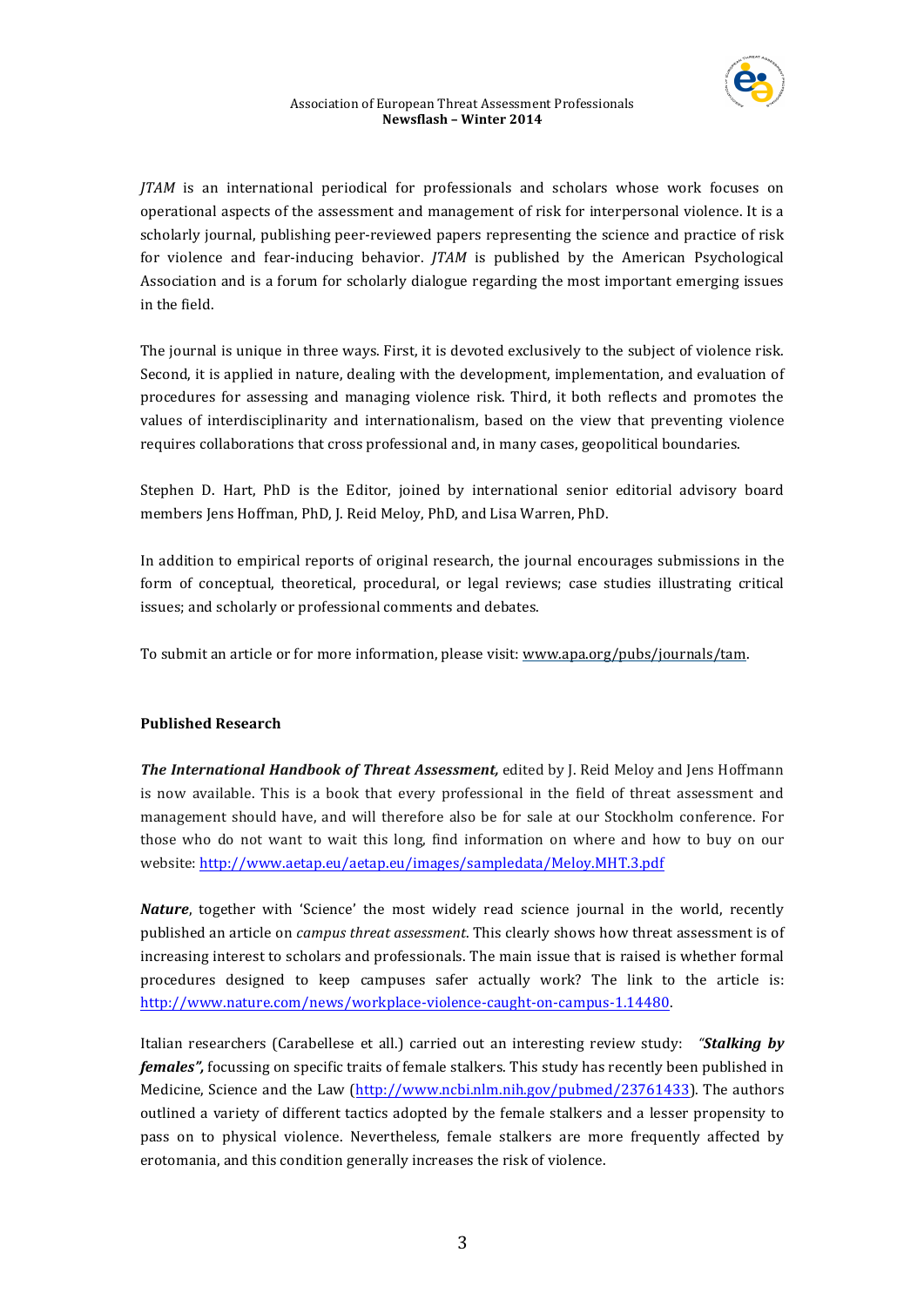

Moreover, previous research shows that male and female stalkers without a prior intimate relationship are equally violent. Thus in these cases without prior intimacy, the perpetration of stalking in itself should be treated as a risk factor for physical violence, regardless of the gender.

The well-regarded Australian researchers, Troy McEwan and her team, worked together with the British psychiatrist dr. David James on this first detailed examination of approach and escalation in a 'general' stalking sample. Although this article "approach and escalation in stalking" was published more than a year ago (Journal of Forensic Psychiatry & Psychology), (**http://www.researchgate.net/publication/254313427\_Approach\_and\_escalation\_in\_stalk ing**), it is still recommend to read this study. Amongst non-ex-intimate stalkers, approach and escalation were associated with psychosis and intimacy seeking motivation. 'Approach-only' cases in the sample of non-ex-intimates were more likely to be predatory, less likely to be women, and more likely to engage in multiple forms of approach and assault. This indicates that approach may be a more ominous behaviour in terms of violence when it has not been preceded by forms of communication. Explicit threats and violence were more present in ex-intimate cases. No associations with approach or escalation were found in ex-intimate cases. Similar associations for approach and escalation across different groups and in different countries strengthens this study.

# *Violence and Gender Journal*

This new journal, - the inaugural issue will be published in Spring  $2014 -$  is the only peer-reviewed journal focusing on the understanding, prediction, and prevention of acts of violence. Through research papers, roundtable discussions, case studies, and other original content, the Journal critically examines biological, genetic, behavioral, psychological, racial, ethnic, and cultural factors as they relate to the gender of perpetrators of violence. Led by Editor-in-Chief Mary Ellen O'Toole, PhD, Forensic Behavioral Consultant and Senior FBI Profiler/Criminal Investigative Analyst (ret.), *Violence and Gender* explores the difficult issues that are vital to threat assessment and prevention of the epidemic of violence. *Violence and Gender* is published quarterly online with Open Access options and in print, and is the official journal of the Avielle Foundation.

*New Rochelle, NY, February 5, 2014 - Mary Ann Liebert, Inc., publishers has announced the* publication of six articles from *Violence and Gender*. The articles are available free on the *Violence and Gender* website:

http://www.liebertpub.com/regwallsm.aspx?c=yqVI7bk%2fBFFeQSWSSPvO%2fvfzM1oxl%2fpv B5kAoYli2VBlIEEz7kxD8JnLnHfJoSBbyjJGXGFM2O9G7clVAo%2bkOiRlIaXkwlbETWMX5LXh710o aUnIFEhwIsv9pdX%2fnmlJ&id=620

Among the published articles is "Why Do Young Males Attack Schools? Seven Discipline Leaders Share Their Perspectives".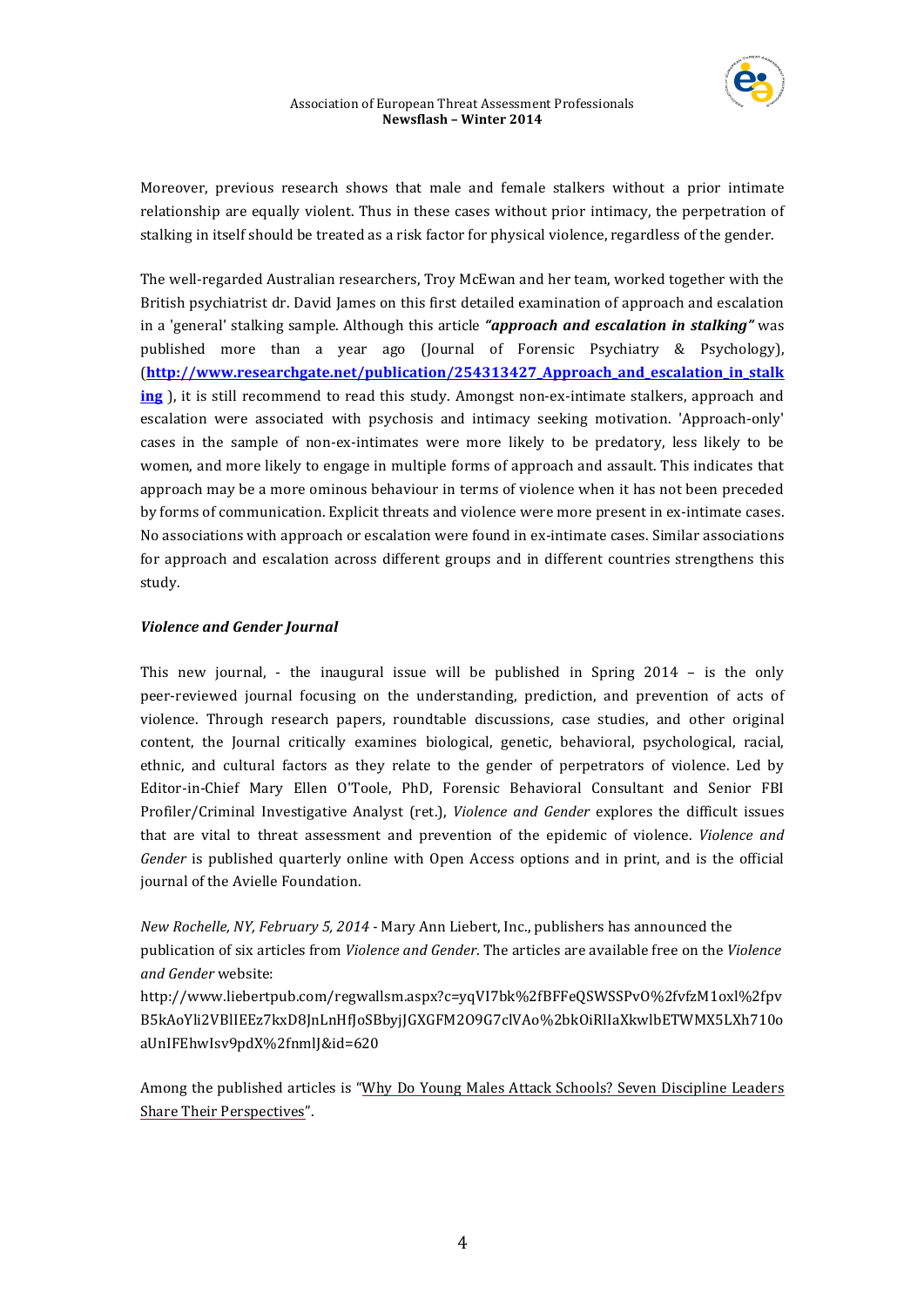

This offers an unprecedented look into the reasons for the high incidence of school shootings in the U.S., and addresses the reasons we see mostly young males  $(15-29)$  committing these types of crimes. The article delves into what motivates these perpetrators, including the potential role of the copycat phenomenon in behavior.

Sharing their perspectives are world-renowned experts Jorge Folino, MD, PhD, National University of La Plata (Buenos Aires Province, Argentina); James Garbarino, PhD, Loyola University Chicago (IL); Steven Gorelick, PhD, Hunter College, City University of New York (New York, NY); Helinä Häkkänen-Nyholm, PhD, PsyJuridica Ltd. (Espoo, Finland); J. Reid Meloy, PhD, University of California, San Diego (La Jolla, CA); Stanton Samenow, PhD, Alexandria, VA; and Yuki S. Nishimura, MD, PhD, Keio University (Yokohama City, Japan).

Other published articles include an insightful roundtable discussion with Christopher Kilmartin, PhD, University of Mary Washington (Fredericksburg, VA), and Col. Jeffery M. Peterson, USMC (ret.) and Center for Naval Analyses (Alexandria, VA), entitled "Sexual Assault in the Military: A Discussion of the Current Status and Future Prevention;" the Review article "The Mission-Oriented Shooter: A New Type of Mass Killer," by Editor-in-Chief Mary Ellen O'Toole, PhD; and a Perspective entitled "Understanding Brain Health Can Prevent Another Sandy Hook Shooting," by Jeremy Richman, PhD, Founder and CEO of The Avielle Foundation (S. Hook, CT).

# **Publications in progress**

Knoll J. & Meloy J.R. (in press). *Mass murder and the violent paranoid spectrum.* Psychiatric Annals.

Meloy J.R. & Yakeley J. (in press). *The violent true believer as a "lone wolf:" psychoanalytic perspectives on terrorism.* Behavioral Sciences and the Law.

## **Threat Assessment Tools & Techniques**

The **Stalking Risk Profile** (SRP) has recently been translated into Dutch, and the article is currently in press. Workshops on stalking, and on how to apply the tool will be held in the Netherlands in the near future.

## *The Violence Triage Tool*

At a minimum many professionals and workplaces around the world are required under legislation and ethics to identify and respond to obvious warning signs for violence risk. When there are reasonable grounds to believe that a violence risk exists and is significant a comprehensive violence risk assessment is often required.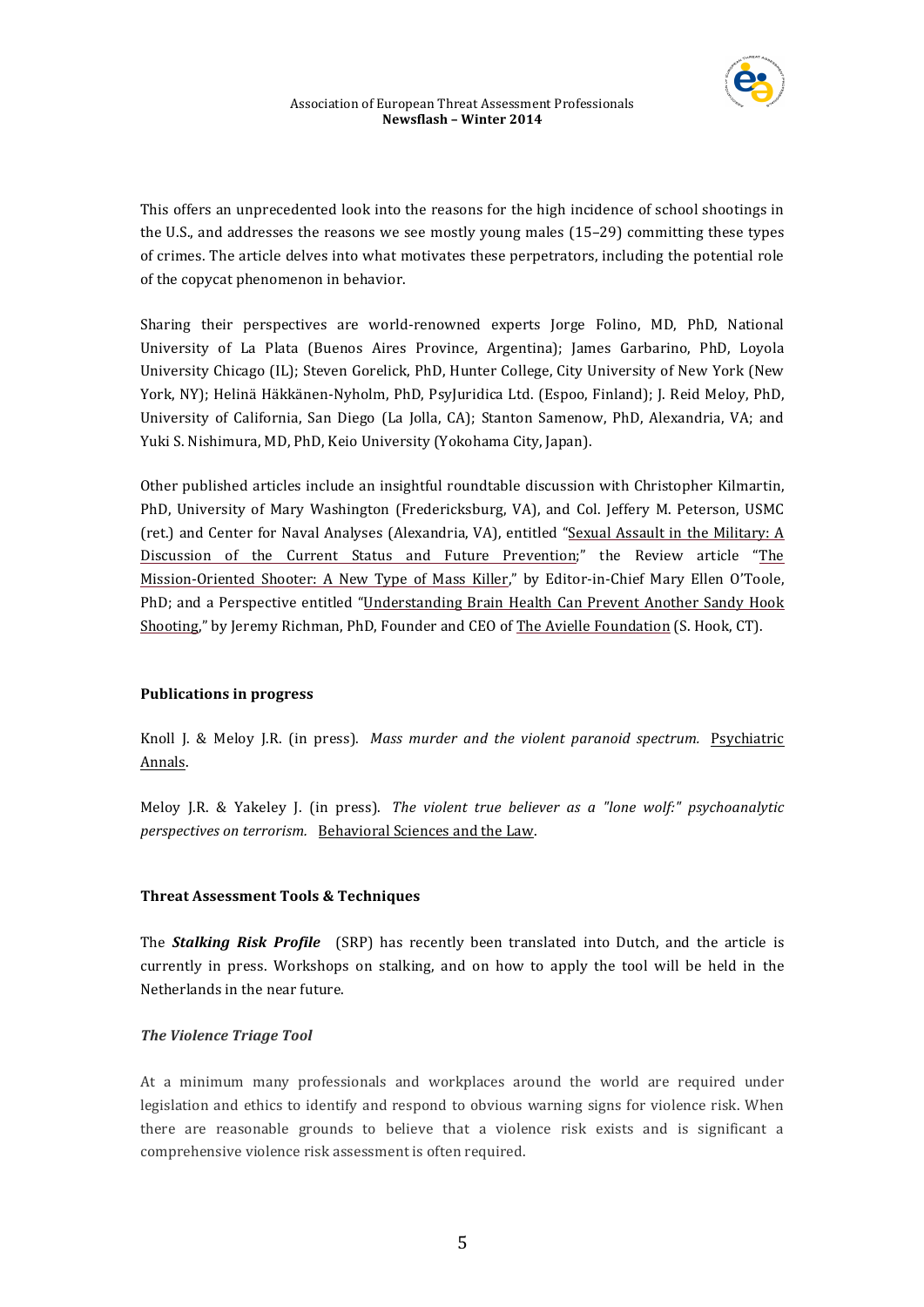

This is a big burden to bear given that failure to do so may result in legal liability if actions failed to meet professional standards and resulted in harm to others. Despite these requirements, there has been very little guidance about what warning signs should be considered and what immediate action should be taken.

The Violence Triage Tool is a structured procedure that assists professionals with identifying and responding to warning signs for violence (Watt, Hart, Belfrage, & Rypdal, in progress). Violence triaging helps professionals to determine if they have reasonable ground to be concerned about violence risk and to guide their decision making with respect to immediate action, documentation and communication, and referral for comprehensive violence risk assessment.

For instance, some primary warning signs for violence that would give professionals reasonable grounds to be concerned about violence risk include any documented, reported, or suspected history of violence acts (e.g., actual, attempted, or threatened physical harm to others), violence ideation (e.g., thoughts, images, fantasies, or urges to physically harm others) and violence intent (e.g., intent or plans to physically harm others), particularly if the warning signs are recent, serious or escalating. Additional secondary warning signs that may be important to consider include whether a perpetrator is experiencing a personal crisis (e.g., job loss), interpersonal conflict (e.g., relationship separation), or acute mental distress (e.g., depression). Depending on the outcome of your violence triage possible actions may include responding to emergencies, ongoing monitoring, gathering additional information, seeking a second opinion, and referring the case for a comprehensive violence risk assessment to those qualified to do so. Given that how many professionals and workplaces are required to identify and respond to warning signs for violence risk, this skill is something that everyone would benefit from learning how to do.

We are currently in the process of writing the manual, developing worksheets, and creating applications for the Violence Triage Tool which are due to be available by Fall 2014. We are also in the process of conducting research on the tool in Norway, Sweden, and the United States in both mental health and law enforcement sectors. Due to the high demand for these skills we are currently offering one-day workshops on the process of violence triaging which have been met with great success. The next available workshops are being offered in Australia, Norway and Sweden in Spring 2014.

You are welcome to contact Dr. Kelly Watt at kwatt@proactive-resolutions.com for further information about the tool or the workshops.

# **Dr. Kelly Watt**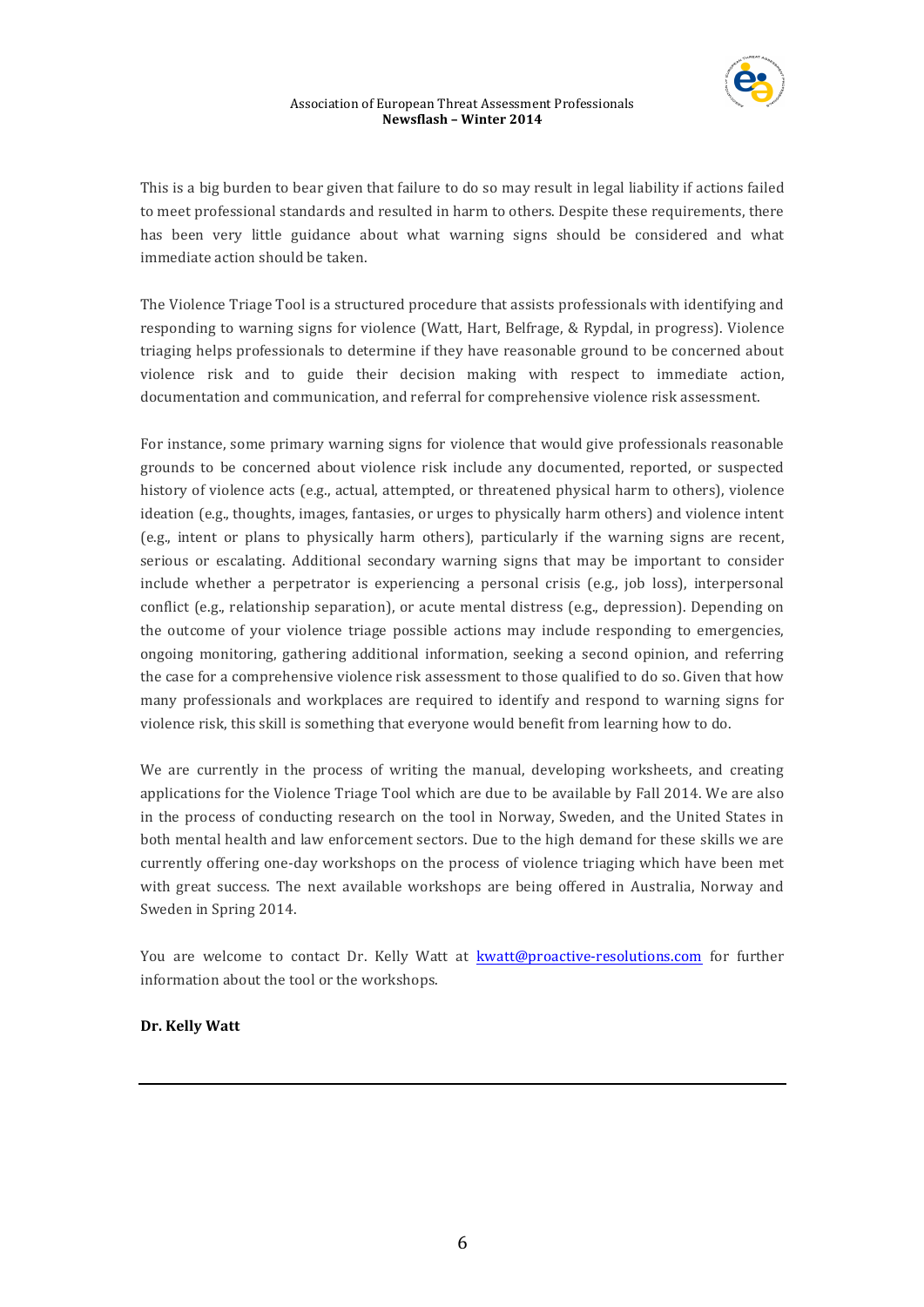

#### Association of European Threat Assessment Professionals **Newsflash – Winter 2014**

## **Book Review**

*Aggression in the workplace – preventing and managing high-risk behavior.* 

Dr. Marc McElhaney has written an excellent and interesting book about threat management at workplace, a book that clearly shows his expertise in the matter. Dr. Marc McElhaney serves as director of Critical Response Associates and the President of its parent organization, the Centers for Dispute Resolution, LLC.

He received his Ph.D. in clinical and community psychology from the University of South Florida and currently resides in Atlanta, Georgia. Dr. McElhaney has presented his findings also at the AETAP 2013 conference in Vienna, Austria.

If I would need to describe the general concept of the book, I would say that it strongly advocates the "win-win" solution for all parties. As Dr. McElhaney states; "A critical element of the ultimate goal is to ensure that the subjects of concern walk away with a belief that they were heard, and that their concerns were addressed in a fair and good faith manner. We have found this to constitute a critical ingredient in our ability manage these risks of violence over the long haul".

The book consists of 230 pages of material that has been written with wealth of experience and knowledge. Eight chapters lead the reader though various perspectives to the threat management. The book has several excellent "pointers" and reminders to guide the reader to the right direction. Dr. McElhaney starts by emphasizing the importance of preparation and prevention, then paints a picture of people who commit workplace violence (identifying the at-risk-employee) and follows though with the common errors and oversight. The next chapter lead the reader through a ten-step solution how to prevent workplace violence. From the prevention the book goes to how respond to a possible threat with an overview of the assessment and management process. Since not all incidents end happily, Dr. McElhaney then goes through how to conduct a safe termination. One very important and interesting chapter covers the manager's guide to crisis and conflict management; how to defuse angry employees. The last chapter is about stalking and predatory behavior in the workplace. Dr. McElhaney has also added an interesting and helpful appendix of workplace violence policy, organizational self-assessment questionnaire, a interview checklist for violence assessment and finally examples of "safe return to work agreement" as well as a "sample termination agreement".

Having worked with workplace violence incidents since 1989, I found the book to be a great help for anyone interested of the prevention side of violence. The book serves as a good foundation to start looking at your organizations response level but it also gives good advice for more seasoned professionals. Anyone working in the threat management, security, corporate HR or PR functions will definitely benefit from reading this book.

The book was originally published in 2004, but it has not lost its touch. Same principles and techniques are still valid ten years after.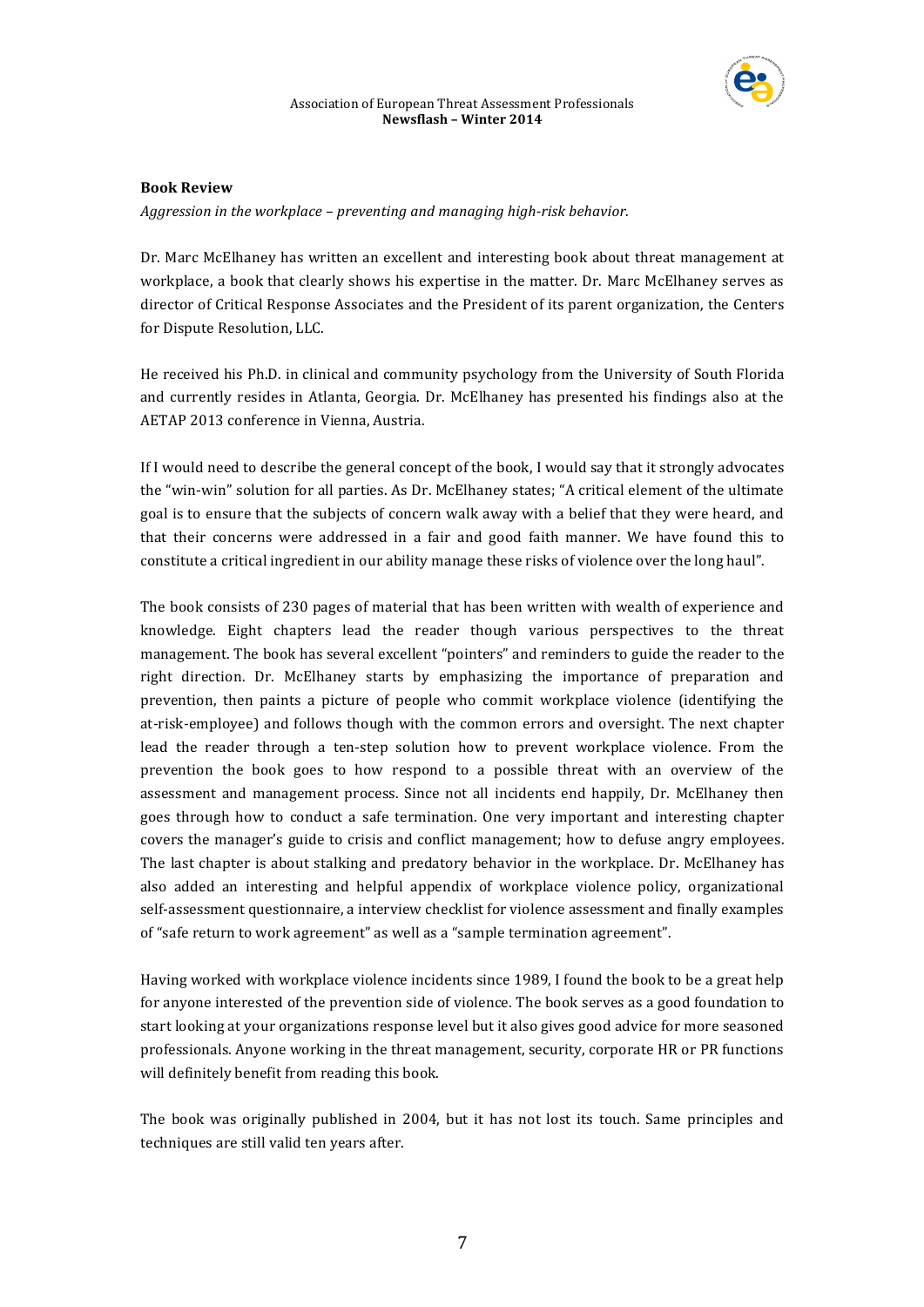

At the moment Amazon.com sells soft cover version of the book 26,00 USD, which is a bargain considering how many valuable advice the book consists of.

I should mention that I am a bit biased to write this review, since Marc and myself work together and have know for a number of years. But for honesty's sake, the book was the reason how we met and how our cooperation started. I warmly recommend the book for anyone interested of the topic.

**Totti Karpela** 

## **International Associations, Professional Networks & Education**

## **CATAP** annual conference 28-31 of October, 2013 Banff, Alberta (Canada)

Another impressive event with great speakers took place in October, in absolutely one of the most beautiful parts of the world. There is no doubt that the Canadians, every year, succeed in providing a high quality learning experience for threat assessment experts. The 2014 workshop and conference will be from Monday October 20<sup>th</sup> to Friday October 24<sup>th</sup>. Please save the dates in your calendar. The conference will be at the beautiful Chateau Whistler Resort in Whistler BC.

## **APATAP** *annual conference 13-15 of November, 2013 Melbourne, Victoria (Australia)*

Australasian Association of Threat Assessment Professionals (APATAP) had its third annual conference in Melbourne mid November. The young and enthusiastic association had managed to gather  $60+$  participants from the region and a few long distance travelers to join the event. Participants varied from mental health professionals, law enforcement, private security and a few representatives from the corporate world. Main sponsor for the conference was Microsoft, which also generously gave the association access to their conference facility. Like the Canadian and European associations, APATAP also has a separate expert seminar attached to the conference program. Unlike AETAP our Australasian colleagues have decided to start the program with the experts day. Speaker on the first day was detective inspector Jonathan Rouse and the topic was Cybercrime and Internet Sex Offenders.

Main seminar had presentations from a broad field of topics, yet the most common background of speakers was from psychology or psychiatry. APATAP also had a few poster sessions available for the participants to familiarize themselves with.

APATAP conference had law enforcement related topics such as "The benefits and pitfalls of working with the Police" and an interesting presentation of Sovereign citizens by a principal intelligence analyst of WA police.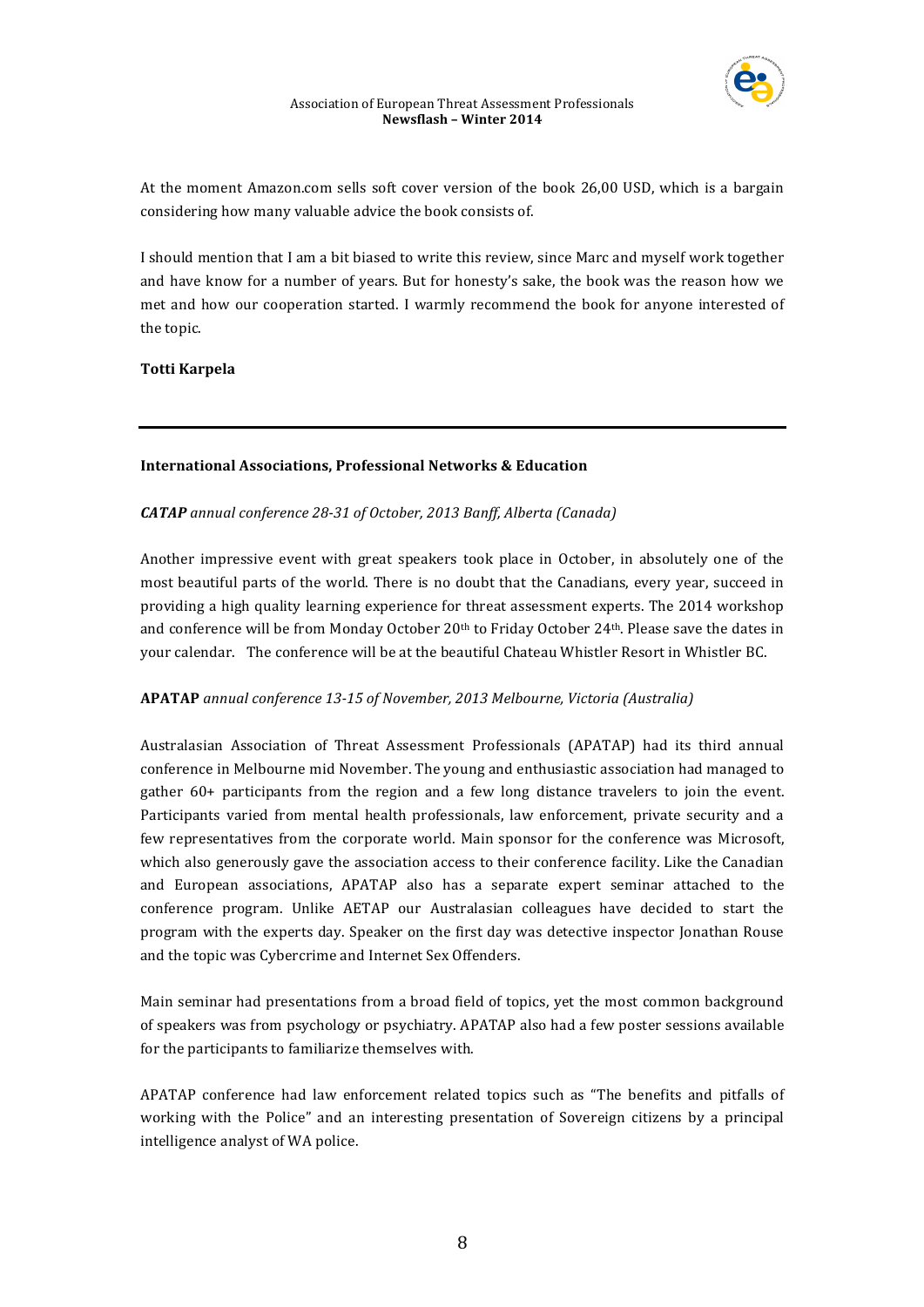

The conference also covered topics such as assessing risk in overly persistent and querulant complainants, assessment of problem behaviours in New South Wales. University world was also briefly covers in presentations regarding staff training for early identification and management of student problem behaviors but also a presentation about a tertiary security team in a university environment. The conference audience also had a possibility to gather information about improving outcomes for mentally ill fixated persons, understanding fire setting, assessing and managing risk in threateners with mental illness as well as of a conceptual model for differentiating rapists and their offences. One very fresh and interesting presentation was given on a motivational typology of threateners and also a presentation from a corporate world regarding a practical assessment of intrusive, inappropriate or threatening letters.

If you are interested to get more information about the topics or about the speakers, I am more than happy to forward your requests to the people responsible for their presentations.

Evening programs were relatively close to the main venue, within an easy walking distance. Both evenings had lively discussions and networking with the out-of-the-city visitors. Perhaps the venue location affected the local participants in a way that mostly long distance participants stayed for networking. Hopefully something that future seminars will have it differently and clearly something that we need to take into consideration with future AETAP seminars.

The volunteers of APATAP had clearly put a lot of energy and effort to provide a top-class conference. Material was nicely organized, presentations were later available through the website (like AETAP has) and even with a few last minute cancellations the organizers were able to fill the program with interesting presentations and talks. I am convinced that every participant who took the time to attend were happy for the investment (time- and moneywise) they invested for the conference themselves.

Next year the conference will take place in Brisbane on  $26<sup>th</sup>-28<sup>th</sup>$ , be sure to mark the date into your calendar. Brisbane is also a great place to take your family to enjoy of beach life. Perhaps you could bring your whole family along?

# **Totti Karpela**

**AETAP** *annual conference:* 7-11, April 2014, Stockholm *(Sweden)*

AETAP is proud to present her program: http://www.aetap.eu/aetap.eu/images/AETAP-Program-2014.pdf. 

Newly integrated into the program are the expert panels and poster sessions. We hope to fulfill. Posters are still very welcome and need to be submitted before March 1, 2014: http://www.aetap.eu/aetap.eu/images/AETAP%20Poster%20Sessions%202014.pdf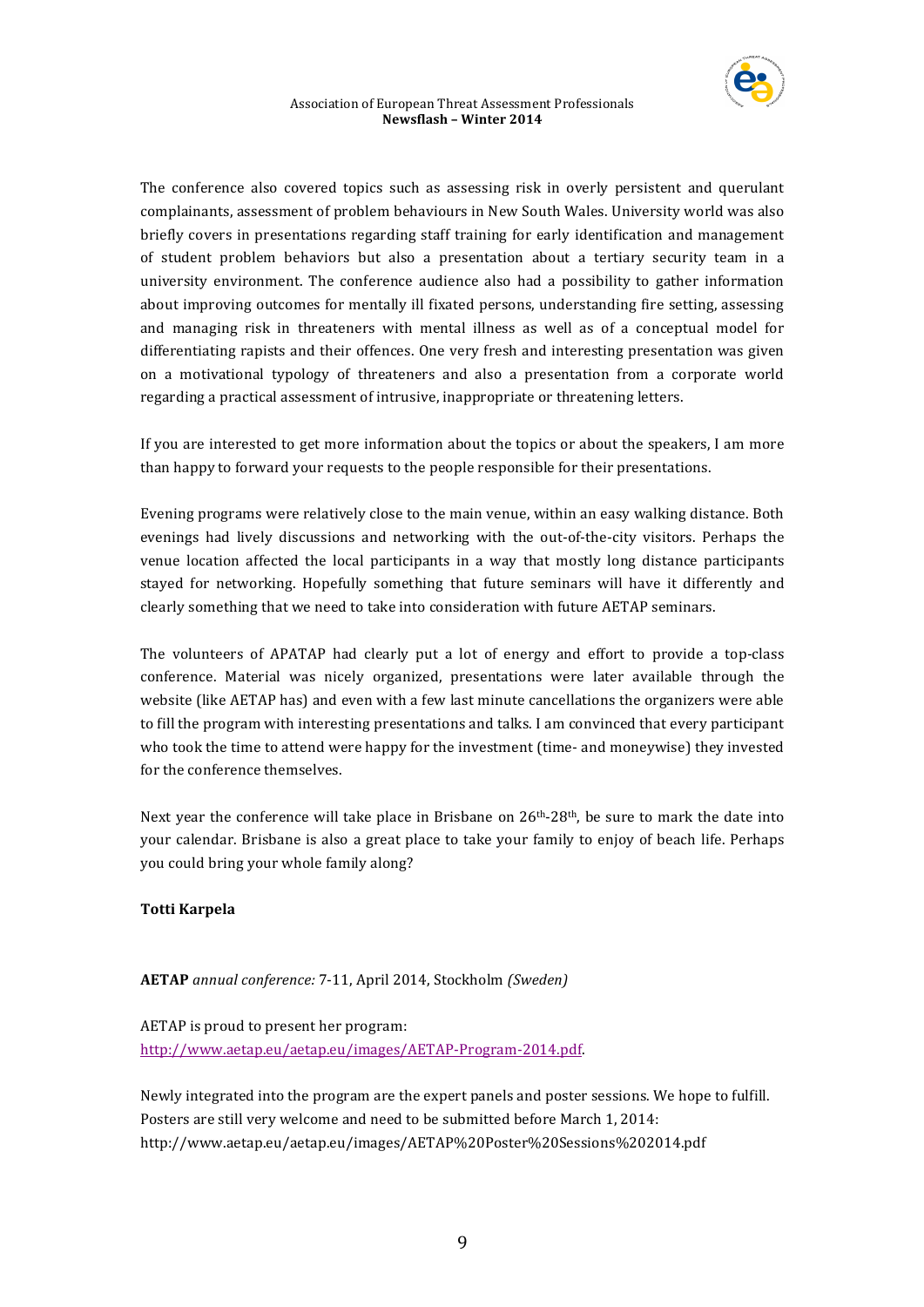

## **ATAP** *annual conference: 12-15, August 2014, Anaheim (USA)*

Another conference to look forward to. The call for presentations is currently on ATAP's website: http://atapworldwide.org/associations/8976/files/documents/tmc/2014/Call-for-Presentation -2014.pdf

# **Swiss conference on Threat Management, September 2013, Olten CH**

Switzerland is full of movement and activity in the field of Threat Management and Assessment. In the Canton of Solothurn a regional prevention program of targeted violence in schools was implemented in 2009 and afterwards they started a 3 year project to develop a structure to implement a threat management team being responsible for the whole Canton.

This team is linked to all main departments and other important counselling centres like those for domestic violence. So all relevant information about warning behaviours come together. After finishing this great project the first expert conference on Threat Management in Switzerland was held in September 2013 in the Canton. The interest was enormous. Around 300 experts and persons from Switzerland, Germany and Austria who are working in the field attended the conference and it was fully booked within a short time. An overview about the situation in whole Switzerland and also Europe was given and the regional Model of Solothurn was presented. Speakers from different fields gave their view about threat management, like experts for child -and youth psychiatry -and adult psychiatry. The role of threats and violence against women, imprisonment and Threat Management and also the warning behaviour typology were some of the main topics. By presenting case studies in some of these speeches also the practical side and experience was reported. Very impressive was a presentation of a forensic psychiatrist who made a risk assessment in the field of intimate partner violence without the view of threat management years ago. The result could not show any risk in the past but the woman was killed afterwards. From a perspective of Threat Assessment he made now a new assessment with DyRiAS-Intimate Partner violence (Dynamic Risk Assessment tool for Spousal Homicide) of this case and the result showed a high risk. So an urgent intervention would have been the next step in this case.

Also the theoretical side was discussed. Especially the topic data protection is well addressed all over the world. To implement the Model of Solothurn a revision of the law about data protection was needed and the steps to realize this change in Solothurn where shown. The attendance of the conference was so great that a second conference about Threat Management in Switzerland will be held in 2014.

## **Karoline Roshdi.**